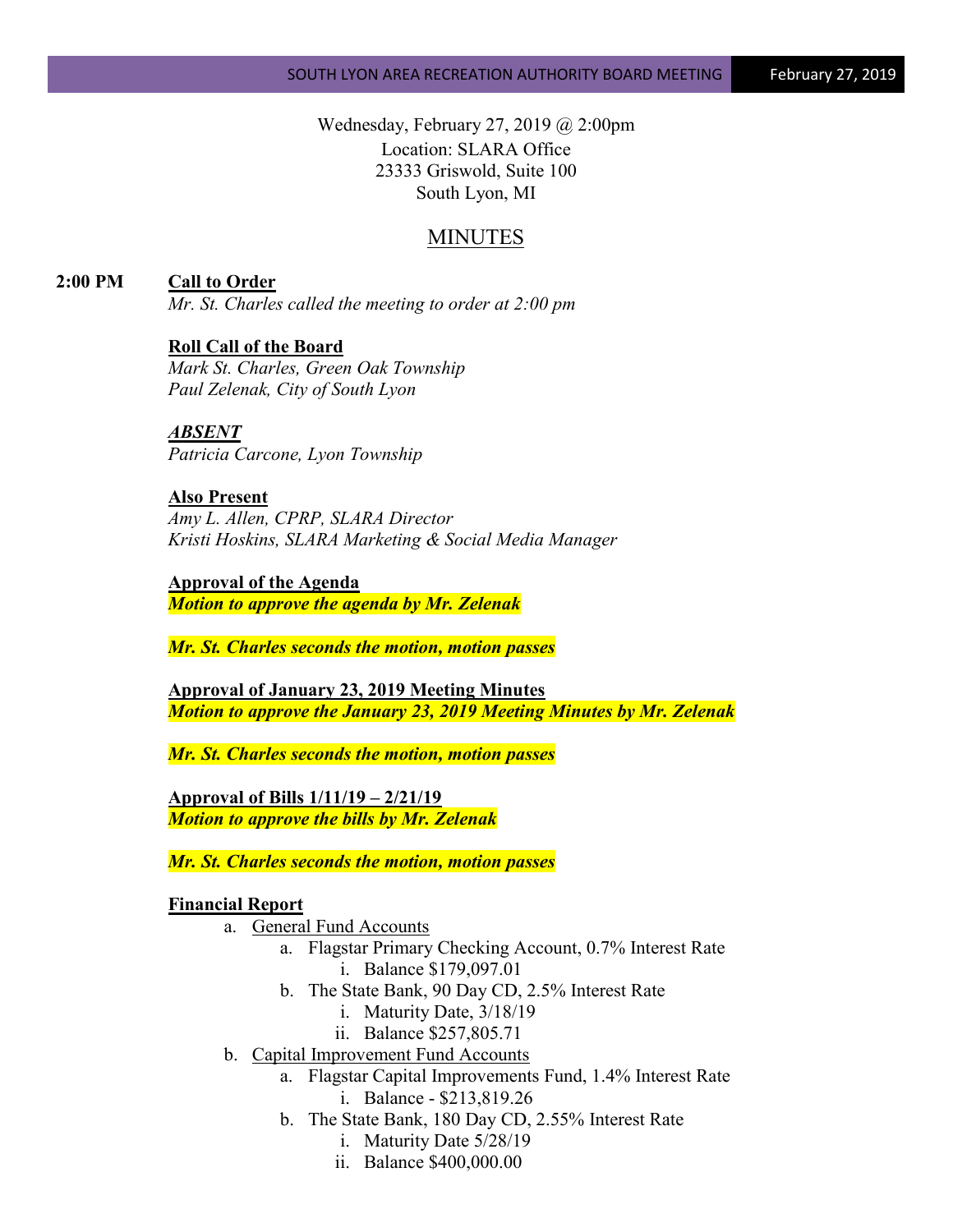#### **Correspondence**

*None*

**"Call to the Public"** *None*

#### **I) Old Business**

## **1. SLARA Office Updates**

## **a. SLARA Staff Meeting Minutes**

*Mrs. Allen shared the past month's staff meeting agendas for the office staff. Item's that were discussed included new programming ideas for the summer, job shadowing, the purpose of community events for SLARA (programming versus promotion), the Daddy/Daughter Dance and reimbursement for swim cancelled classes.*

#### **b. Long Term Planning Session – Update**

*Mrs. Allen presented the board with a wrap up from the Long Term Planning Session facilitated by Mr. Zelenak. The session went really well and the staff came up with a lot of goals they wanted to reach for, but because of the limited time they were not able to discuss how to attain these goals. Mrs. Allen will be discussing some of these items at each staff meeting so they can dig deeper into the goals. These goals will be re-addressed in the fall and Mrs. Allen will report on the progress.*

#### **c. Junior League – Update**

*An agreement has been made between the SLJL and the SLARA in regards to background checks. SLARA will be performing background checks for SLJL for all of their umpires and volunteer coaches in exchange for an agreed upon amount (specified in the contract). Mrs. Allen is still hoping that a partnership can be arranged in the fall dealing with SLJL registration.*

## **d. Action Sports Complex – Update**

*Mrs. Allen and Mr. Stanley have worked with Mr. Duncan to arrange for usage (paid usage) of the Action Sports area of the building for summer programming. The SLARA will be offering Youth Basketball and Youth Volleyball leagues this summer for the first time. SLARA will also be offering drop in basketball times for youth and adults. Mr. Stanley has been in conversations with the South Lyon High School basketball coaches and South Lyon Travel Basketball about utilizing this gym time to get in practices for their team players.* 

#### **II) New Business**

## **1. Marketing/Social Media Progress presented by Kristi Hoskins, SLARA Marketing/Social Media Manager**

*Mrs. Hoskins presented the board with a packet highlighting the work she has been doing for the SLARA since her hiring in the fall. She has streamlined the departments marketing materials and really increased viewership for the SLARA Facebook page and Instagram. She has also updated the SLARA twitter account and created a YouTube channel for SLARA. She just completed an online tutorial video helping customers learn how to register online. Mrs. Hoskins has done a lot to engage our participants and the parents on social media. She is creating monthly online contests encouraging people to submit photos that can be used for marketing and she has also created and grown the Roaming REX campaign that involves local businesses. Mrs. Allen stressed to the board how much marketing and social media has meant to the department and how it is helping increase registrations and recognition of the SLARA in the community.*